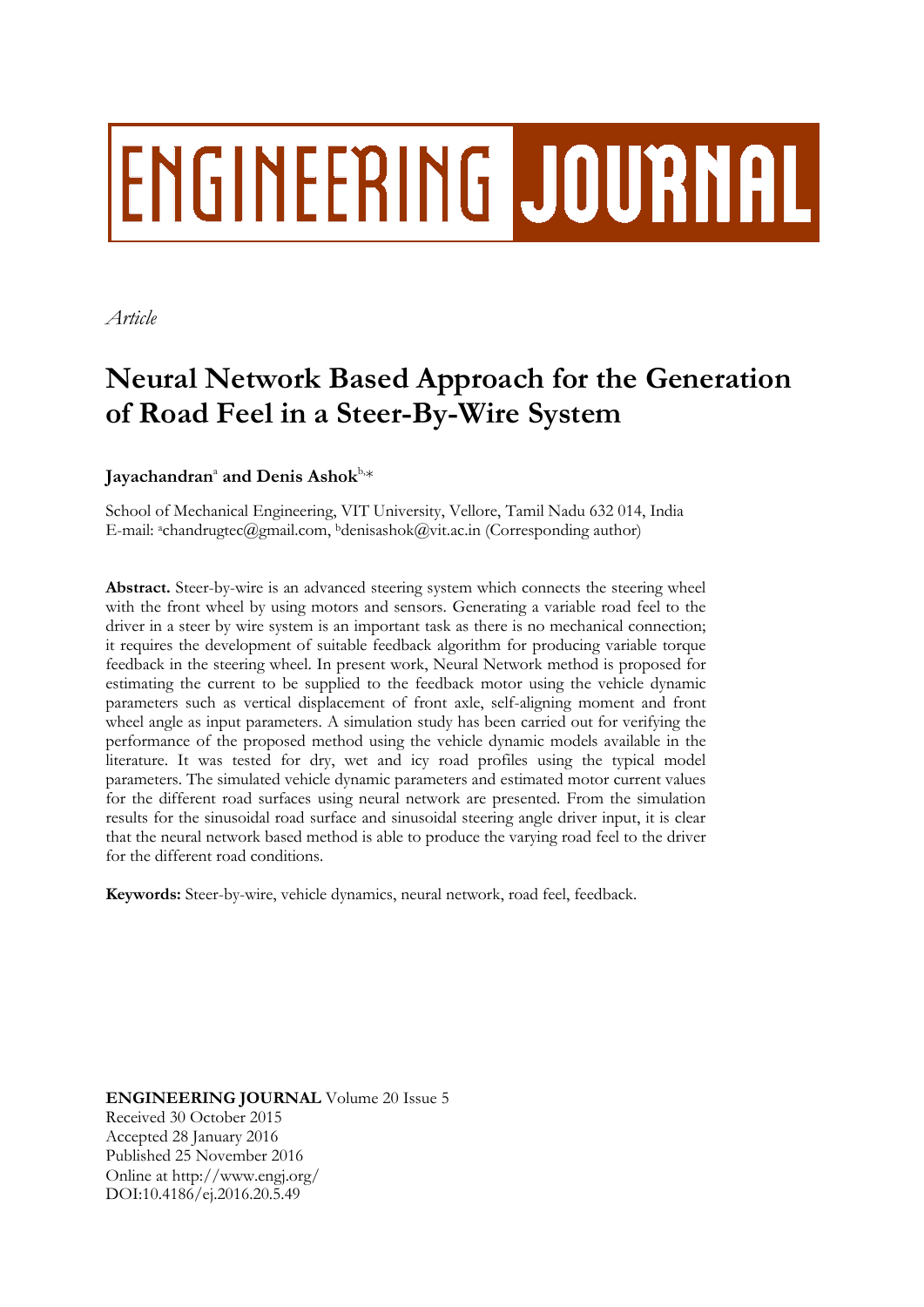#### **1. Introduction**

Steering system is an important element in a vehicle which connects the vehicle with the road. In order to improve the efficiency of the steering systems, many improvements have been done over the time. In many such improvements, steer-by-wire is known as one of the advanced steering system technique which does not have any mechanical link between the steering wheel and the front wheel. It achieves the vehicle maneuvering using motors and sensors. Safety and reduction in cost are advantages of this advanced steering technique. However, producing the steering feel to the driver is the main concern of steer by wire vehicles due to removal of mechanical link between the steering wheel and road wheel. Generation of the road feel requires development of feedback algorithms to produce the road feel to the driver.

Various algorithms and techniques have been proposed by many researchers for producing the road feel to the driver in steer by wire systems. Shengbing et al. proposed a steering ratio control method which uses the vehicle dynamic behaviour for producing the steering feel using the steering angle, reactive torque of road wheels [1]. Eid and Saeed proposed a combined system of power steering and a steer by wire system based on the active steering angle control. They designed an optimal controller to monitor the dynamic behaviour of the steer by wire. Linear quadratic regulator and PID were used [2]. Wang et al. proposed a new feedback control with the consideration of real time lateral acceleration and yaw rate. The strategy of variable gear ratio was also used and the double lane experiment was done using computer simulation technique [3]. Hongyu et al. developed a new feedback control for producing the steering feel using active damping control technique and assisting characteristic method for an electronic power steering system [4]. Reza and Iman developed a new modelling technique for steer-by-wire system using the bond graph theory [5]. Bing and Sohel proposed a fault tolerant method for steer by wire system which neglects the single point errors and does not affect the road-wheel control performance of the system. Dual motors and microcontrollers were used which reduces the power into half and the complexity of the system [6]. Iman and Reza controlled the yaw rate of steer by wire system by designing two different controllers. The authors proposed a PID controller for the steering wheel and sliding mode controller for the front wheels. The complete steer by wire system was modeled using bond graph method [7].Yandong et al. proposed a method for controlling the steering wheel torque by torque ratio. This method converts the torque ratio into assisting torque by analyzing the characteristic relationship. The authors verified the proposed method for various working conditions which proved the steering wheel torque obtained was similar to the expected result [8]. Hsiaohsiang et al. designed a cornering algorithm for improving the performance and the maneuvering of steer by wire system. Evaluations were done using driving simulators and the results were compared with the conventional steering system. Optimization approach was also produced for road feel by using modified steering effort [9]. Marouf et al. developed a sliding mode controller for electric power steering with the unknown inputs to estimate the driver torque and the reaction force of road. A brushed motor was used for the controller [10]. Sheikh et al. estimated the torque at the steering wheel and the front wheel by using the direct current measurement technique. They designed a linear quadratic regulator to control the feedback for producing realistic feedback torque to the driver [11]. Peng et al. analyzed the tire-road interaction with the help of various tire lateral acceleration dynamic models such as string model, beam model and spring-damper model [12]. Andronic et al. used the quarter car model for analyzing the effect of road inputs for a passive suspension. The ride and handling characteristics were also tested [13]. Bajcinca et al. modeled a friction forces by using the stochastic Gauss-Markov process and also with the kalman filter technique. The non-linear model was used for the simulation process for the two input conditions such as rectangular torque waveform and rectangular torque with the disturbance [14]. It was understood that mathematical models based on vehicle dynamics were developed for steer by wire vehicles. However, these models require basic assumptions and estimation of model parameters for understanding the system behaviour.

In order to produce the realistic steering feel to the driver in steer by wire vehicles, artificial intelligence techniques were developed for steer-by-wire systems. Paolo et al. proposed a method of simulating tire and suspension systems by using recurrent neural networks to analyze the vibration and harshness parameters for different suspension operating conditions [15]. Ikbal and Ali developed a neural network based robust control system for an active steering system. In order to improve the safety, four different control structures were used such as model based neural controller, predictive controller, robust predictive control system and PID controller [16]. Junaid et al. proposed a cosine function neural network method by taking tire-road signal as an error to the system [17]. Na et al. developed a neural network based system for the identification of driver behaviour characteristics [18]. Meng et al. proposed fault diagnosis model for steer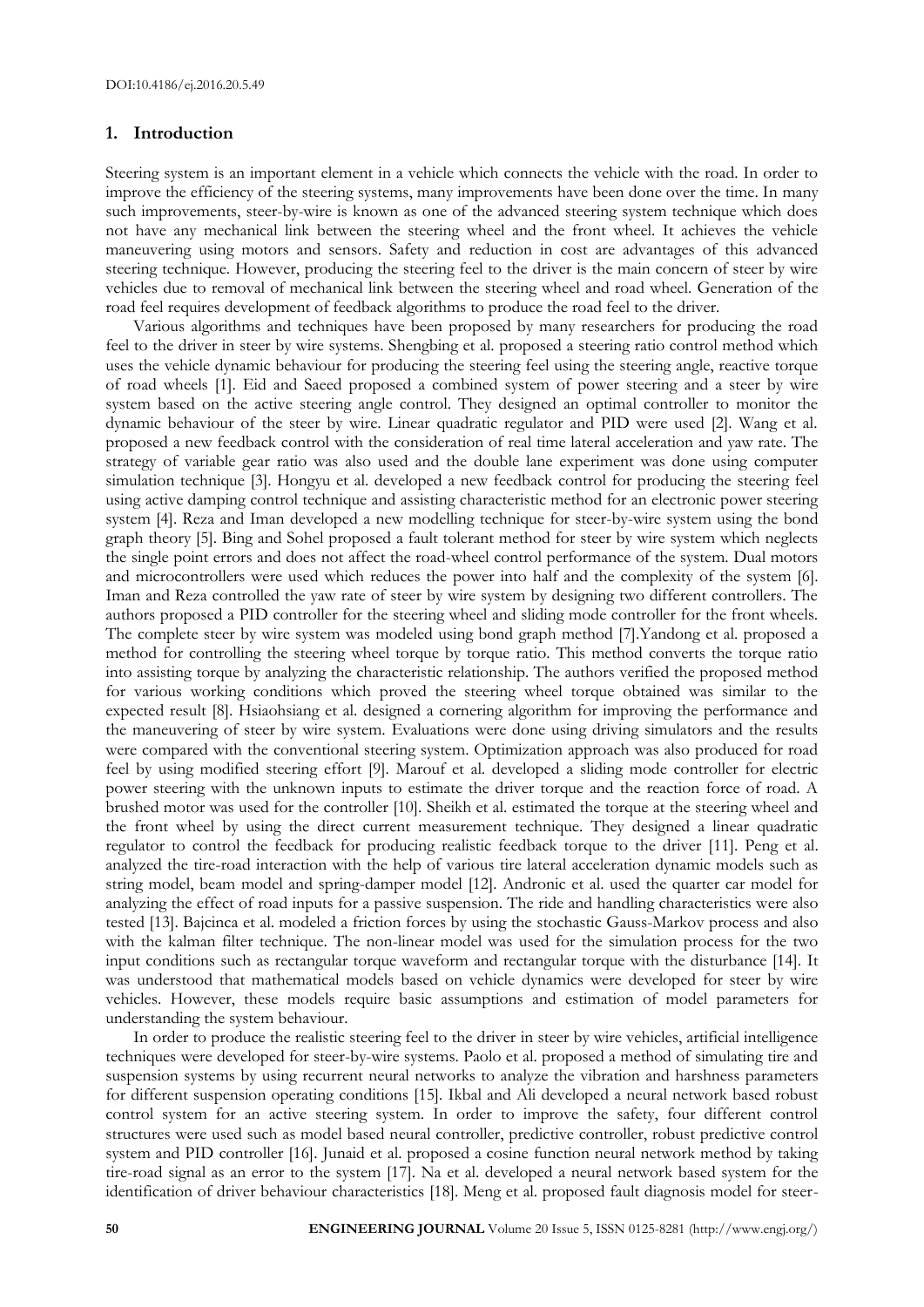by-wire system by training the neural network and compared with the genetic algorithm [19]. Jeong et al. developed a hybrid neural network model for vehicle dynamic simulation of a bushing suspension model [20]. Lin et al. proposed a neural network model for driver handling behaviour and conducted study on the interaction between the driver and the environment [21]. Judycki and Jaskula discussed the mechanistic and empirical methods for analysing the effect of load transfer of vehicle on different road surfaces and pavements [22].

It can be seen that many research works have been focused on developing a road feedback control system for steer-by-wire system by considering various vehicle dynamic parameters such as yaw rate, lateral acceleration and vehicle velocity. However, these methods are not able to generate the road information to the driver because these approaches do not include the tire and road conditions. In order to overcome all these issues, this paper develops a neural network based model which includes the vertical displacement due to the road disturbances, the front wheel angle and the aligning moment as inputs. The feedback motor current is estimated as an output from the proposed neural network controller for the different road conditions. To analyze the performance of the proposed method, a simulation study has been done using vehicle dynamic models for various road conditions.

#### **2. Modelling of Steer-by-Wire System**

As the road feel is the response proportionality to the variations in the dynamic states of the vehicle, this section provides vehicle dynamic modelling of a typical steer-by-wire system for analyzing the lateral and vertical dynamics of the vehicle. The major elements of a steer by wire system consists of steering wheel, feedback motor, electronic control unit, front wheel motor, axles, rack and pinion arrangement, front wheel as shown in Fig. 1.



Fig. 1. Structure of the steer-by-wire system [11].

In order to generate the road feel to the driver, a feedback motor is used to provide an artificial torque feedback in the steering wheel. Electronic control unit needs to provide the required current to the motor for producing the torque feedback to the driver based on the changing road conditions. In the present work, vehicle dynamic parameters such as front wheel angle and vertical displacement of front axle along with aligning moment of the vehicle are considered for producing the variable road feel to the driver.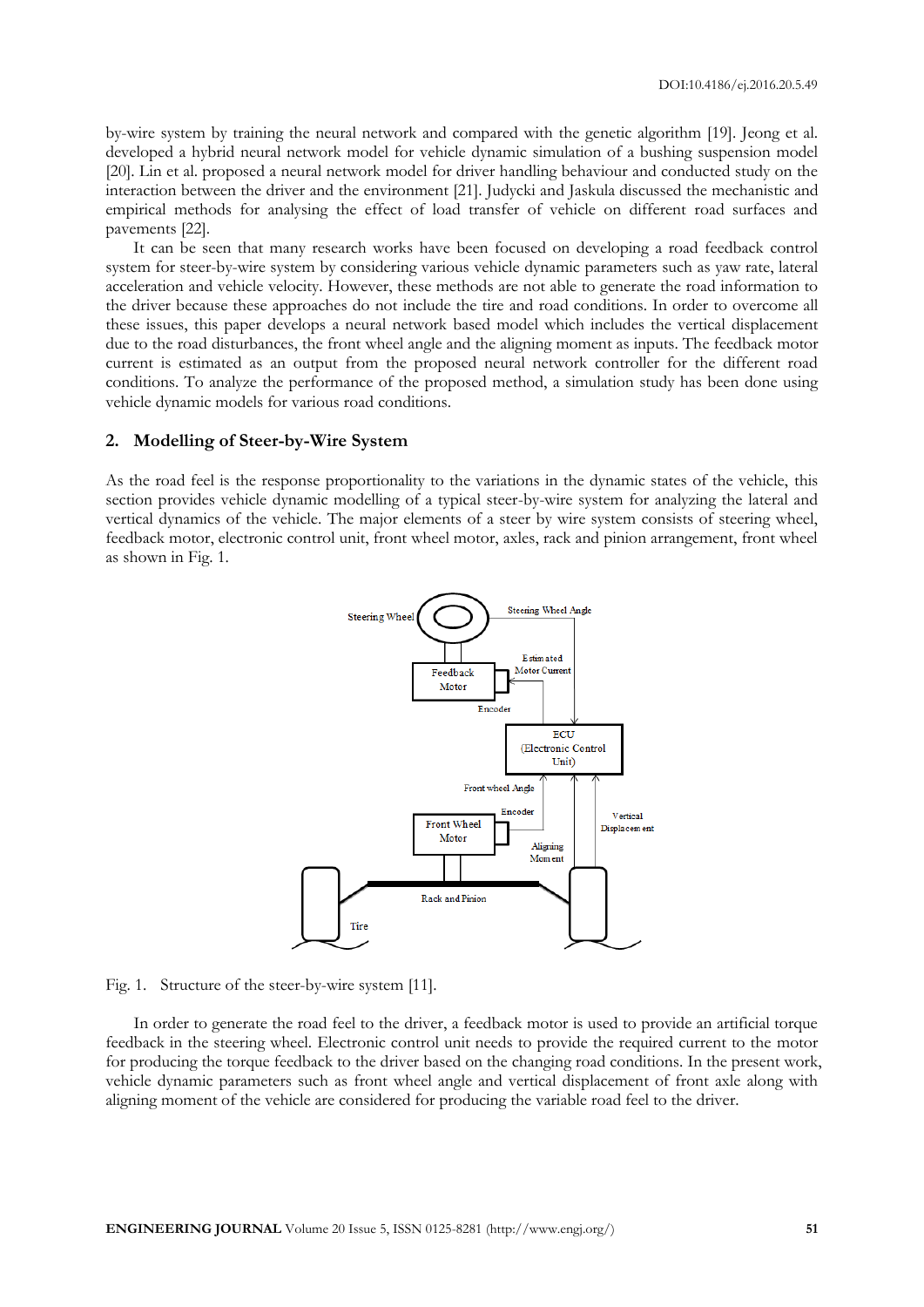#### **2.1. Front Wheel Angle of the Vehicle**

Front wheel angle is an important vehicle parameter which defines the lateral dynamic state of the vehicle for the given driver input. In order to produce the better road feel to the driver, front wheel angle has been used as feedback parameter in steer by wire vehicles [1]. The front wheel sub system includes a front wheel and front wheel motor [2] which is shown in Fig. 2. The dynamic model of front wheel is given as in Eq. (1) and simplified as in Eq. (2),



Fig. 2. Physical model of the front wheel system [5].

The differential equation of front wheel model is given as in Eq. (1) and Eq. (2),

$$
J_{wm}\ddot{\delta}_{fw} + B_{wm}\dot{\delta}_{fw} + F_r r_p + \tau_e = \tau_m
$$
\n(1)

By simplifying,

$$
J_{wm}\ddot{\delta}_{fw} + B_{wm}\dot{\delta}_{fw} = \tau_m - \tau_e - F_r r_p
$$
\n(2)

where J<sub>wm</sub> is the inertia of road wheel system,  $\delta_{fw}$  is the front wheel angle, B<sub>wm</sub> is the viscous friction coefficient, *F<sub>r</sub>* is rack force,  $\tau_e$  is the self-aligning moment,  $\tau_p$  is radius of pinion and  $\tau_m$  is the motor torque.

The dynamic equations are represented as a second order derivative which makes the system modelling difficult. Since the front wheel system consists of both electrical and mechanical elements, the modelling can be done by using the bond graph approach. It divides the system into many subsystems and shows the each component's energetic interconnection. The bond graph modelling of a front wheel system is shown in Fig. 3, where TF is known as a transformer which conserves the power, p is known as the potential variables and q is represented as flow variable.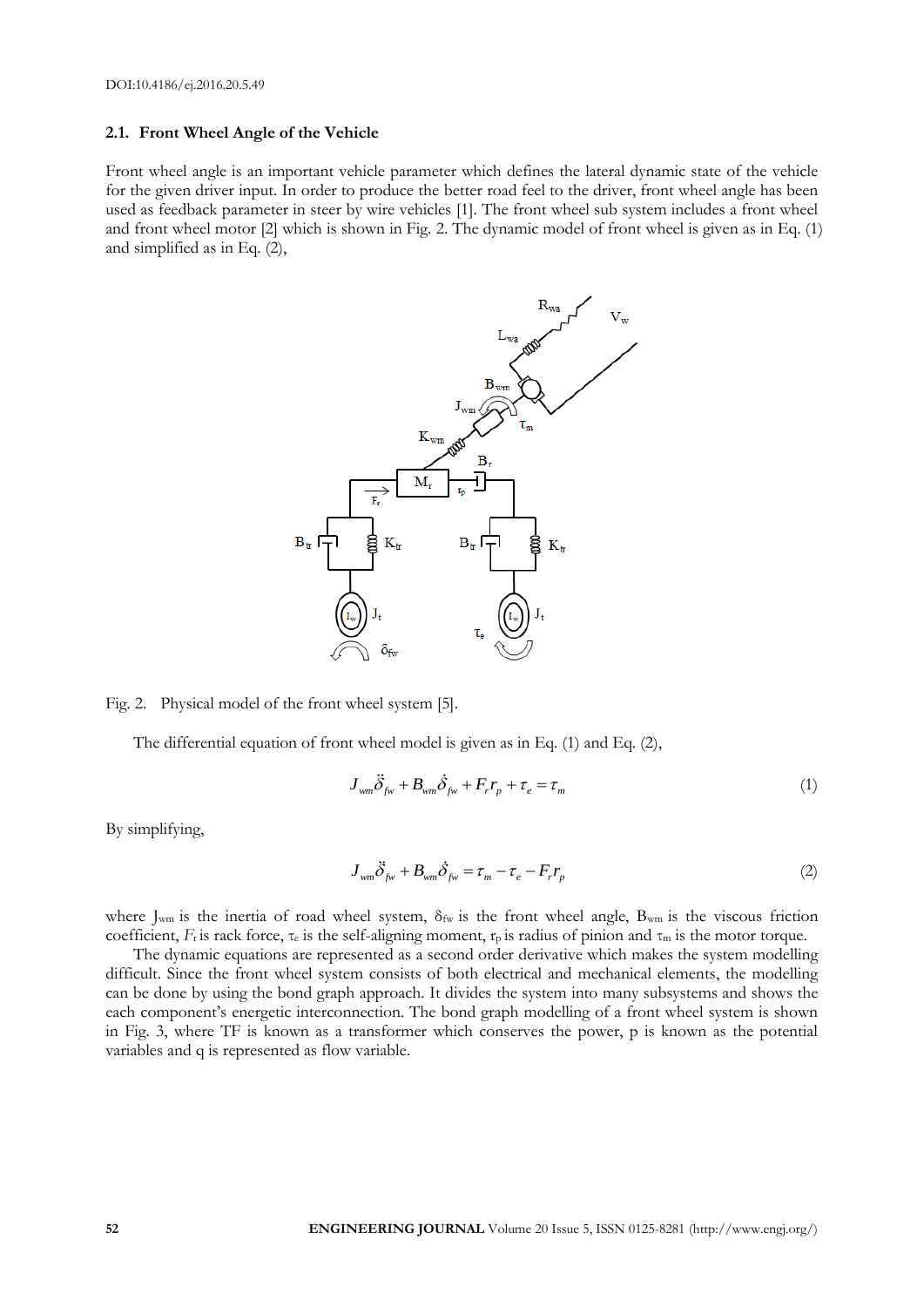

#### Fig. 3. Bond graph model for the front wheel system [5].

The state equations of the front wheel model using the bond graph method [5] are explained in the following section. The voltage of the front wheel motor is given as in Eq. (3),<br>  $\dot{p}_2 = -\frac{R_{wa}}{I} p_2 - \frac{K_{wm}}{I} p_6 + V_w$ 

$$
\dot{p}_2 = -\frac{R_{wa}}{L_{wa}} p_2 - \frac{K_{wm}}{J_{wm}} p_6 + V_w \tag{3}
$$

The front wheel motor torque and the angular velocity of the front wheel motor are mentioned as in Eq. (4) and Eq. (5),

$$
\dot{p}_6 = \frac{K_{wm}}{L_{wa}} p_2 - \frac{B_{wm}}{J_{wm}} p_6 - \frac{1}{C_{wm}} q_9 \tag{4}
$$

$$
\dot{q}_9 = \frac{1}{J_{wm}} p_6 - \frac{1}{G_{mr} M_r} p_{13} \tag{5}
$$

The rack force and linear velocity of the tie-rod are calculated as in Eq. (6) and Eq. (7),

$$
\dot{p}_{13} = -\frac{B_r}{M_r} p_{13} + \frac{1}{G_{mr} C_{wm}} q_9 - \frac{G_r}{C_{tr}} q_{16}
$$
\n(6)

$$
\dot{q}_{16} = \frac{1}{G_r M_r} p_{13} - \frac{1}{J_t} p_{18} \tag{7}
$$

The torque acting on the tire and the front wheel angle are expressed as in Eq. (8) and Eq. (9),

$$
\dot{p}_{18} = -\frac{B_t}{J_t} p_{18} + \frac{1}{C_{tr}} q_{16}
$$
\n(8)

$$
\delta_{f_W} = \frac{1}{J_t} p_{18} \tag{9}
$$

where  $p_2$  is Front wheel motor voltage,  $p_6$  is Torque of front wheel motor,  $q_9$  is Angular velocity of front wheel motor,  $p_{13}$  is Rack force,  $q_{16}$  is Linear velocity of the tie-rod,  $p_{18}$  is Torque acting on the tire,  $\delta_{fw}$  is Front wheel angle. The bond graph variables can be represented as a state space form [23] which is given as in Eq.  $(10)$  and Eq.  $(11)$ ,

$$
\dot{X}_w(t) = AX_w(t) + Bu_w(t)
$$
\n(10)

$$
y_w(t) = CX_w(t) + Du_w(t)
$$
\n(11)

By combining the state equations, the state vector is represented as in Eq. (12),

$$
X_w = [P_2 \ P_6 \ q_9 \ P_{13} \ q_{16} \ P_{18}] \tag{12}
$$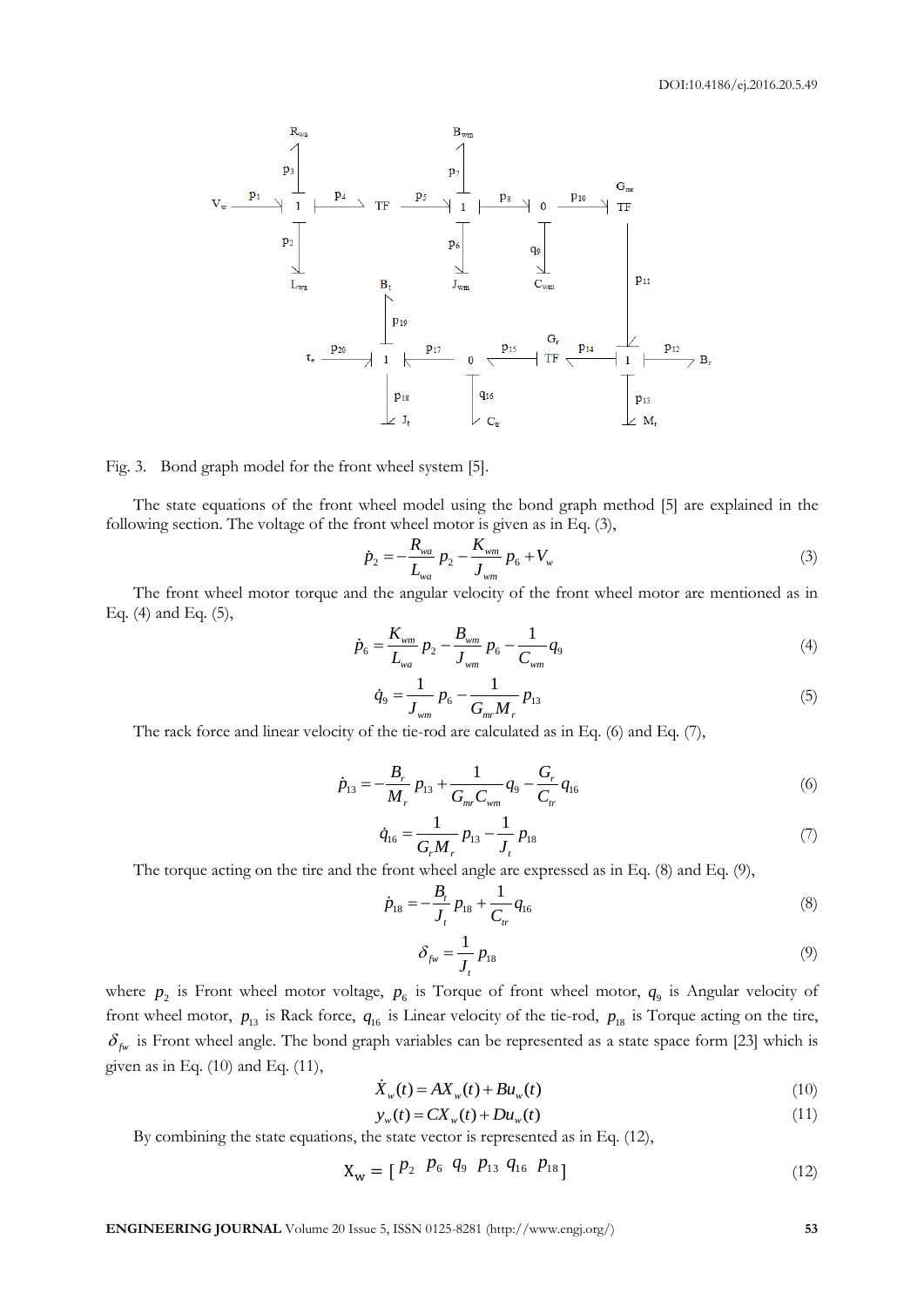The voltage for the front wheel motor and the torque produced by the road are considered are the inputs to the state space model which is given as in Eq. (13), the front wheel angle is considered as an output of the model is given as in Eq. (14),

$$
\mathbf{u}_{\mathbf{w}} = [V_{\mathbf{w}} \ \tau_e] \tag{13}
$$

$$
y_w = \delta_{fw} \tag{14}
$$

$$
A = \begin{bmatrix} \frac{-R_{wa}}{L_{wa}} & \frac{-K_{wm}}{J_{wm}} & 0 & 0 & 0 & 0\\ \frac{K_{wm}}{L_{wa}} & \frac{-B_{wm}}{J_{wm}} & 0 & 0 & \frac{-1}{C_{wm}} & 0\\ 0 & 0 & \frac{-B_r}{M_r} & 0 & \frac{1}{G_{mv}C_{wm}} & \frac{-G_r}{C_r}\\ 0 & 0 & 0 & \frac{-B_w}{I_w} & 0 & \frac{1}{C_w}\\ 0 & \frac{1}{J_{wm}} & \frac{-1}{G_{mv}M_r} & 0 & 0 & 0\\ 0 & 0 & \frac{1}{G_rM_r} & \frac{-1}{I_w} & 0 & 0 & 0 \end{bmatrix}
$$

| $B = \begin{bmatrix} 1 & 0 & 0 & 0 & 0 & 0 \\ 0 & 0 & 0 & 1 & 0 & 0 \end{bmatrix}^T$ |  |  |  |
|--------------------------------------------------------------------------------------|--|--|--|
| $C = \left[ \begin{matrix} 0 & 0 & 0 & 0 & 0 & \frac{1}{J_t} \end{matrix} \right]$   |  |  |  |

 $D = 0$ 

In the above state space equation  $R_{wa}$  is motor resistance,  $M_r$  is mass of the rack,  $G_{mr}$  is radius of the pinion,  $G_r$  is length ratio of the steering arm,  $I_w$  is wheel moment of inertia about the spin axis,  $B_{tr}$  is resistance of the tie rod,  $B_r$  is the resistance of the rack,  $C_{wm}$  is the compliance of the front wheel motor shaft,  $K_{wm}$  is the front wheel motor constant,  $L_{wa}$  is the motor inductance,  $C_{tr}$  is the compliance of the tie rod. The state space model will be used in calculating the commanded front wheel angle of the vehicle for the given front wheel motor voltage and self-aligning moment.

#### **2.2. Self-Aligning Moment of Vehicle**

When the front wheels are steered in the road, a reaction torque is developed due to the self-aligning moment and it is experiences as the steering feel by the driver. Since the self-aligning moment has the significant effect on the handling quality and safe driving, it is recognized as an essential feedback to the driver [4]. In the present work, the two degrees of freedom bicycle model is considered for calculating the self-aligning moment of the vehicle [7]. The bicycle model of the vehicle is shown in Fig. 4.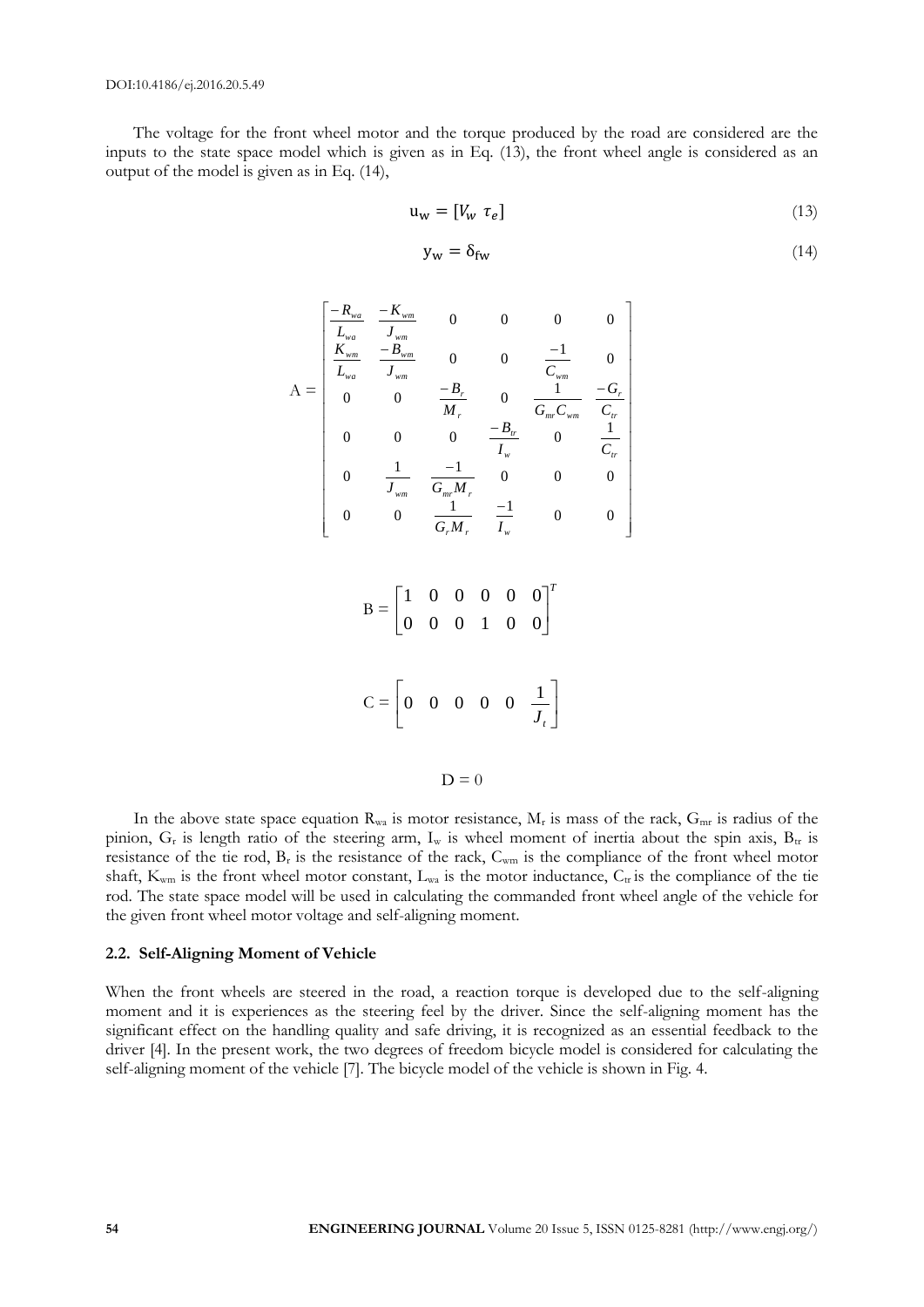

Fig. 4. Bicycle model of the vehicle.

The angle between the center line of the front wheel and the direction of the velocity of the front wheel is defined as the front slip angle, which is denoted as  $α<sub>f</sub>$ . The side slip angle β is defined as the angle between the direction of the vehicle velocity and the centre line of the vehicle.  $\delta$  is denoted as the steering wheel angle. The lateral force at the front and rear tires are related to the slip angle and cornering stiffness of the tire as Eq. (15) and Eq. (16) respectively.

$$
F_{y,f} = -C_{\alpha,f} * \alpha_f \tag{15}
$$

$$
F_{y,r} = -C_{\alpha,r} * \alpha_r \tag{16}
$$

The slip angle at the front and rear tires is given as in Eq. (17) and Eq. (18),

$$
\alpha_f = \beta + \frac{l_f \psi}{V} - \delta_{fw} \tag{17}
$$

$$
\alpha_r = \beta - \frac{l_r \psi}{V} \tag{18}
$$

From the above equations, it can be noticed that the slip angle of the vehicle is very much related to the yaw rate ψ and side slip angle β. Based on the Newton's law of motions, the vehicle model equations of a bicycle model is given as in Eq. (19) and Eq. (20),

$$
mV\dot{\beta} = F_{y,f} + F_{y,r} \tag{19}
$$

$$
I_z \dot{\psi} = l_f F_{y,f} - l_r F_{y,r}
$$
\n(20)

Substituting the values of the lateral forces and slip angle values using Eq. (15), (16), (17), (18) in Eq. (19),

$$
mV\dot{\beta} = -C_{\alpha,f}(\beta + \frac{l_f\psi}{V} - \delta_{f^{\psi}}) - C_{\alpha,r}(\beta - \frac{l_r\psi}{V})
$$
\n(21)

Simplifying the above equation gives the side slip angle as in Eq. (22),  
\n
$$
\dot{\beta} = \left(\frac{-C_{a,f} - C_{a,r}}{mV}\right)\beta + \left(\frac{-C_{a,f}l_f + C_{a,r}l_r}{mV^2}\right)\psi + \left(\frac{C_{a,f}}{mV}\right)\delta_{fw}
$$
\n(22)

Similarly, the yaw rate of the vehicle can be calculated by substituting the values of the lateral forces and slip angle values using Equations  $(15)$ ,  $(16)$ ,  $(17)$ ,  $(18)$  in Eq.  $(23)$ ,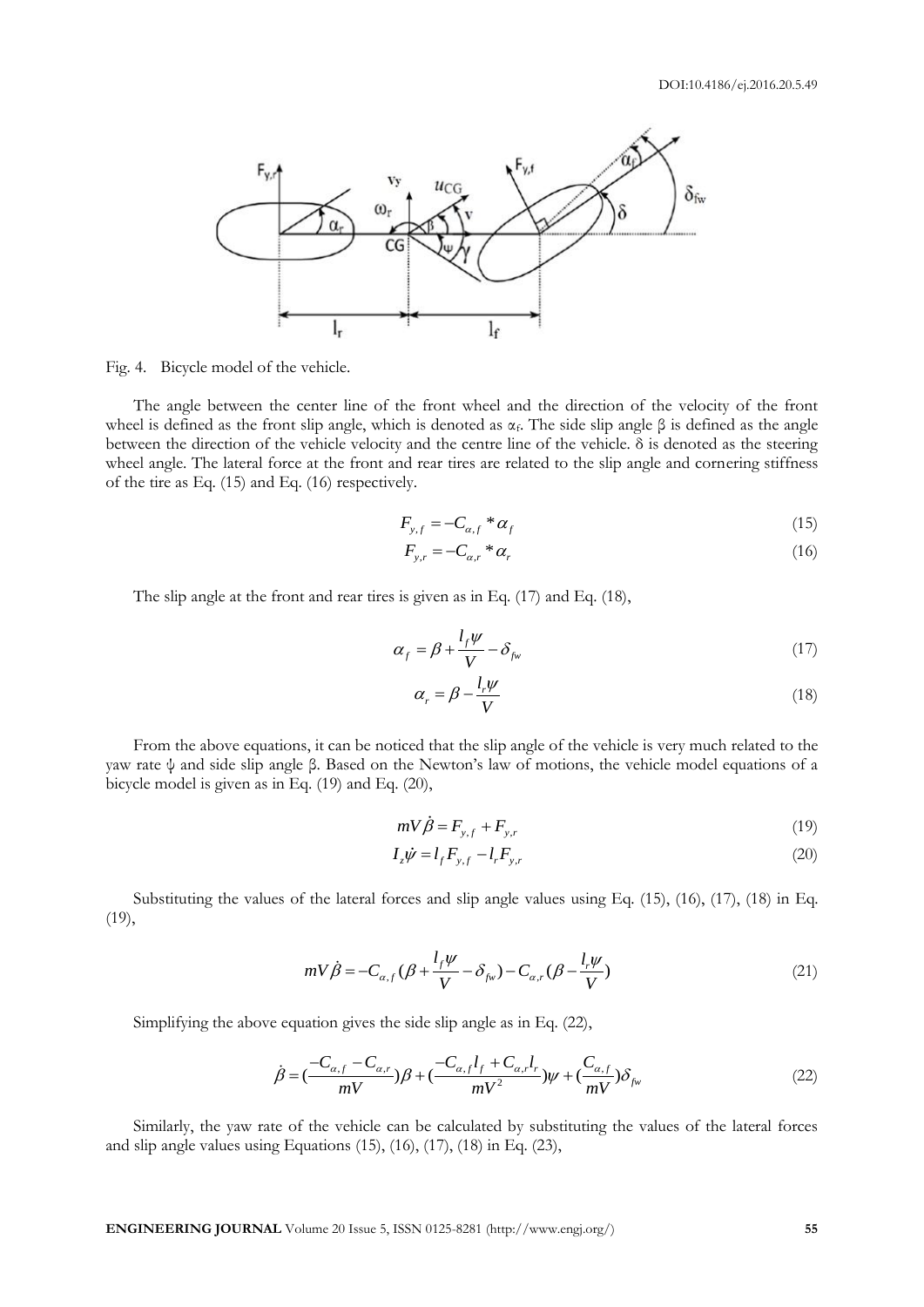$$
I_z \dot{\psi} = l_f \left( -C_{\alpha,f} \left( \beta + \frac{l_f \psi}{V} - \delta_{fw} \right) \right) + l_r \left( C_{\alpha,r} \left( \beta - \frac{l_r \psi}{V} \right) \right)
$$
(23)

Simplifying the above equation gives the yaw dynamics which is given as in Eq. (24),  
\n
$$
\dot{\psi} = \left(\frac{-l_f C_{\alpha,f} + l_r C_{\alpha,r}}{I_z}\right)\beta + \left(\frac{-C_{\alpha,f}l_f^2 - C_{\alpha,r}l_r^2}{VI_z}\right)\psi + \left(\frac{C_{\alpha,f}l_f}{I_z}\right)\delta_{f_w}
$$
\n(24)

Taking the side slip angle  $\beta$  and the yaw rate  $\psi$  as the states of the system which is shown in Eq. (25) and Eq. (26), the given vehicle model can be derived as in Eq. (29),

$$
\dot{X}_B(t) = AX_B(t) + Bu_B(t)
$$
\n(25)

$$
y_B(t) = CX_B(t) + Du_B(t)
$$
 (26)

where

$$
X_{B} = [\beta \psi] \tag{27}
$$

$$
u_B = \delta_{f_W} \tag{28}
$$

$$
u_{B} - o_{f_{\mathcal{W}}}
$$
\n
$$
\left[\begin{array}{c}\n\dot{\beta} \\
\dot{\Psi}\n\end{array}\right] = \left[\begin{array}{ccc}\n-C_{\alpha,f} - C_{\alpha,r} & -1 + \frac{C_{\alpha,r}l_{r} - C_{\alpha,f}l_{f}}{mV^{2}} \\
\frac{C_{\alpha,r}l_{r} - c_{\alpha,f}l_{f}}{I_{z}} & \frac{-C_{\alpha,f}l_{f}^{2} - C_{\alpha,f}l_{r}^{2}}{I_{z}}\n\end{array}\right] \left[\begin{array}{c}\n\beta \\
\Psi\n\end{array}\right] + \left[\begin{array}{c}\n\frac{C_{\alpha,f}}{mV} \\
\frac{C_{\alpha,f}l_{f}}{I_{z}}\n\end{array}\right] \delta_{f_{\mathcal{W}}}
$$
\n(29)

In the above equation  $l_f$  and  $l_r$  are distance between the center of gravity to the front wheel and the rear wheel respectively,  $I_z$  is the moment of inertia,  $C_{\alpha,f}$  and  $C_{\alpha,f}$  are the cornering stiffness of each front and rear wheels and V is the vehicle speed. The self-aligning moment can be calculated using the mechanical trail and pneumatic trail which is shown in Eq. (30),

$$
\tau_e = F_{y,f} \left( t_p + t_m \right) \tag{30}
$$

Combining the lateral force and slip angle in Eq. (30) which gives the equation to measure the selfaligning moment is given as in Eq. (31),

$$
\tau_e = -C_f (t_p + t_m)(\beta + \frac{\Psi l_f}{V} - \delta_{fw})
$$
\n(31)

where  $t_p$  is pneumatic trail,  $t_m$  is mechanical trail and  $C_f$  is the cornering stiffness.

#### **2.3. Vertical Displacement of the Front Axle**

Road input is an essential part of a steer-by-wire system which gives the road conditions as a feedback to the driver. In order to study the vertical motion of a vehicle for the given road input, two degrees of freedom quarter car model is considered in the present work [8] which is shown in Fig. 5.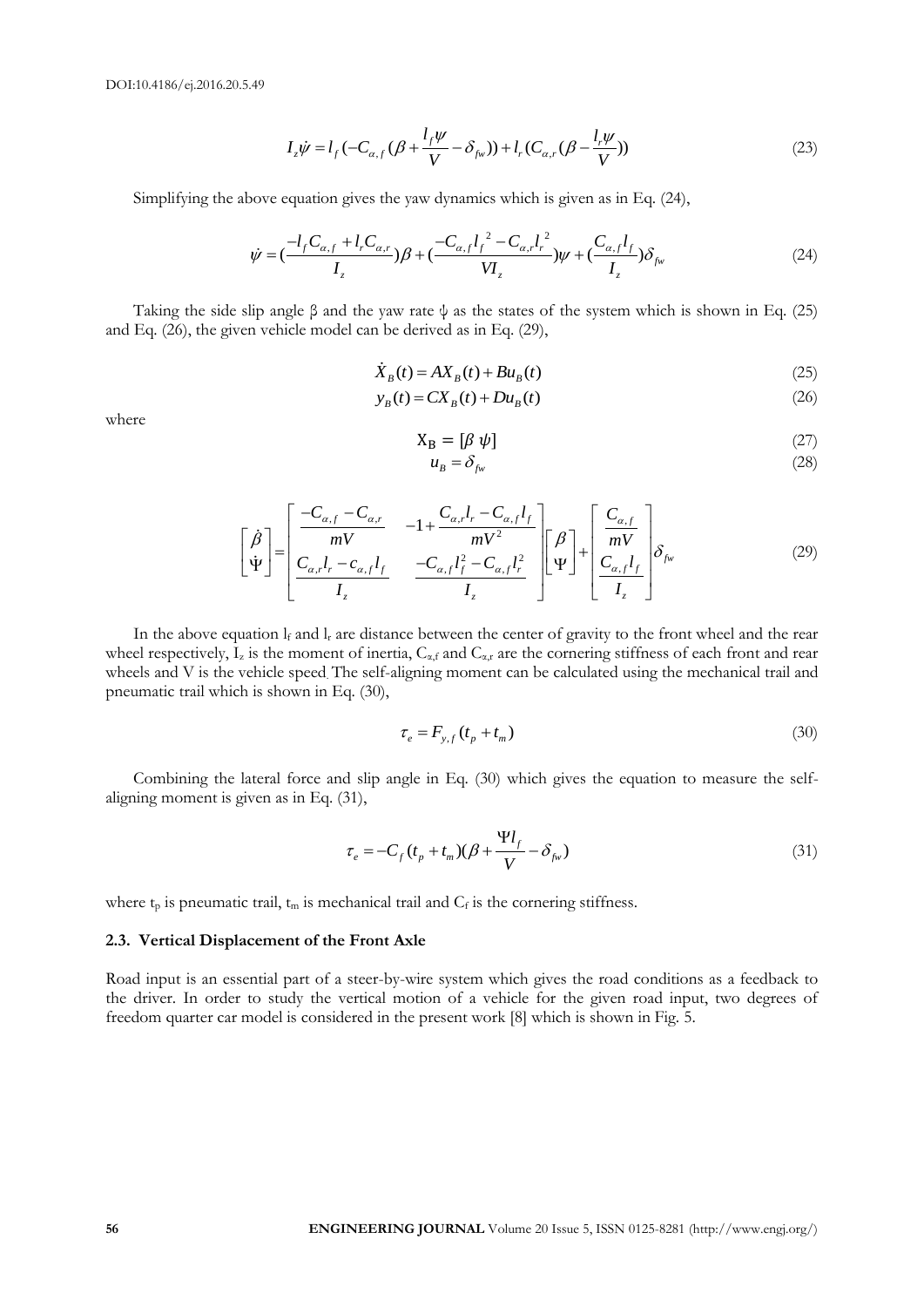

Fig. 5. Quarter car model.

In the above diagram,  $m_1$  is the sprung mass,  $m_2$  is the unsprung mass,  $k_1$  is spring stiffness,  $k_2$  is tire stiffness,  $b_1$  is the damping coefficient of the suspension,  $b_2$  is the damping coefficient of the tire,  $x_1$  is the vertical displacement of sprung mass, x<sub>2</sub> is the vertical displacement of unsprung mass and w is the road input.

The vertical displacement of the front axle is calculated using the following equations of motions for the sprung and unsprung mass of the vehicle as given below:

$$
f_1 = k_1(x_1 - x_2) \tag{32}
$$

$$
f_2 = b_1(\dot{x}_1 - \dot{x}_2) \tag{33}
$$

$$
f_3 = k_2(x_2 - w)
$$
 (34)

$$
f_4 = b_2(\dot{x}_2 - \dot{w})
$$
\n(35)

Based on the differential equations of motion for sprung mass  $m_1$ , Eq. (36) is obtained as given below:

$$
m_1 \ddot{x}_1 = -f_1 - f_2 \tag{36}
$$

$$
m_1 \ddot{x}_1 = -k(x_1 - x_2) - b_1(\dot{x}_1 - \dot{x}_2)
$$
\n(37)

$$
\ddot{x}_1 = \frac{1}{m_1} (-k(x_1 - x_2) - b_1(\dot{x}_1 - \dot{x}_2))
$$
\n(38)

The differential equation of motion for unsprung mass  $m_2$  is given as in Eq. (39),

$$
m_2\ddot{x}_2 = f_1 + f_2 - f_3 - f_4\tag{39}
$$

$$
m_2\ddot{x}_2 = k_1(x_1 - x_2) + b_1(\dot{x}_1 - \dot{x}_2) - k_2(x_2 - w) - b_2(\dot{x}_2 - \dot{w})\tag{40}
$$

Simplifying the above equations,

re equations,  
\n
$$
m_2\ddot{x}_2 = k_1x_1 - k_1x_2 + b_1\dot{x}_1 - b_1\dot{x}_2 - k_2x_2 + k_2w - b_2\dot{x}_2 + b_2\dot{w}
$$
\n(41)

$$
m_2x_2 = k_1x_1 - k_1x_2 + b_1x_1 - b_1x_2 - k_2x_2 + k_2w - b_2x_2 + b_2w
$$
  
\n
$$
m_2\ddot{x}_2 = -x_2(k_1 + k_2) - \dot{x}_2(b_1 + b_2) + k_2w + b_2\dot{w} + k_1x_1 + b_1\dot{x}_1
$$
\n(42)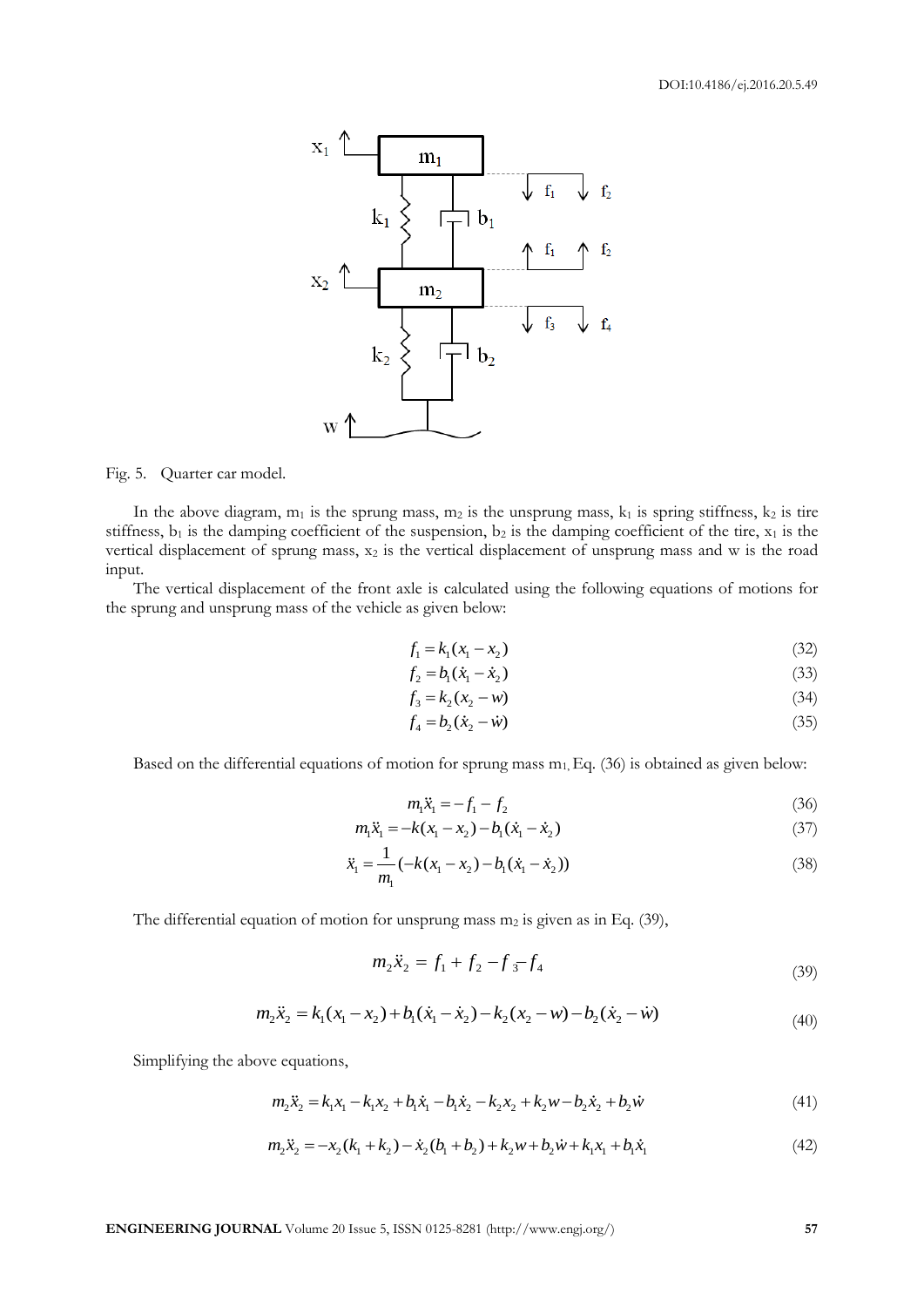DOI:10.4186/ej.2016.20.5.49

$$
\ddot{x}_2 = \frac{1}{m_2}(-x_2(k_1 + k_2) - \dot{x}_2(b_1 + b_2) + k_2w + b_2\dot{w} + k_1x_1 + b_1\dot{x}_1)
$$
\n(43)

Vertical displacement of the wheel axle for the road excitation input in state space form is given as in Eq. (44) and Eq. (45),

$$
\dot{X}_q(t) = AX_q(t) + Bu_q(t)
$$
\n(44)

$$
y_q(t) = CX_q(t) + Du_q(t)
$$
\n(45)

where

$$
\mathbf{X}_{\mathbf{q}} = [x_1 \ x_2] \tag{46}
$$

$$
u_q = w \tag{47}
$$

The state matrix are given as follows:

$$
\dot{X}(t) = \begin{bmatrix} -b_1 & b_1 & -k_1 & k_1 \\ m_1 & m_1 & m_1 & m_1 \\ \frac{-b_1}{m_2} & \frac{-b_1 + b_2}{m_2} & \frac{k_1}{m_2} & \frac{-k_1 + k_2}{m_2} \\ 1 & 0 & 0 & 0 \\ 0 & 1 & 0 & 0 \end{bmatrix} X(t) + \begin{bmatrix} 0 & 0 \\ b_2 & k_2 \\ m_2 & m_2 \\ 0 & 0 \end{bmatrix} \begin{bmatrix} \dot{w} \\ \dot{w} \end{bmatrix}
$$

$$
Y(t) = \begin{bmatrix} 0 & 0 & 1 & 0 \\ 0 & 0 & 0 & 1 \\ 0 & 0 & 1 & -1 \end{bmatrix} X(t) + \begin{bmatrix} 0 & 0 \\ 0 & 0 & 0 \\ 0 & 0 & 0 \end{bmatrix} \begin{bmatrix} \dot{w} \\ \dot{w} \end{bmatrix}
$$

This model is used for analyzing the effect of different road inputs on the vertical displacement of the wheel.

#### **3. Proposed Method for Estimation of Feedback Motor Current Using Neural Network**

Based on the principle of superposition, the vehicle dynamic parameters such as front wheel angle, vertical displacement and self-aligning moment are combined through scaling and addition for estimating the current to be supplied to the feedback motor as given by Eq. (48),

$$
I_E = a(X_2) + b(\delta_{f_W}) + c(\tau_e)
$$
\n(48)

In the above equation,  $X_2$  is vertical displacement,  $\delta_{fw}$  is front wheel angle and  $\tau_e$  is self-aligning torque. Here the constants a, b and c are considered as the scaling parameters for the vehicle dynamic parameters such as vertical displacement, front wheel angle and self-aligning moment respectively. The magnitude of scale factors can be fixed as per the requirements of producing variable road feel for the driver and it can be modified for the given road conditions. The typical values of scale factors used for simulating the road feel to the driver is shown in Table 1.

Table 1. Scale factors for simulating the road feel.

| Surface        | a     |     |  |
|----------------|-------|-----|--|
| Dry            |       |     |  |
| Wet            | 3.5   |     |  |
| 1 <sup>C</sup> | ے ، ک | 5.S |  |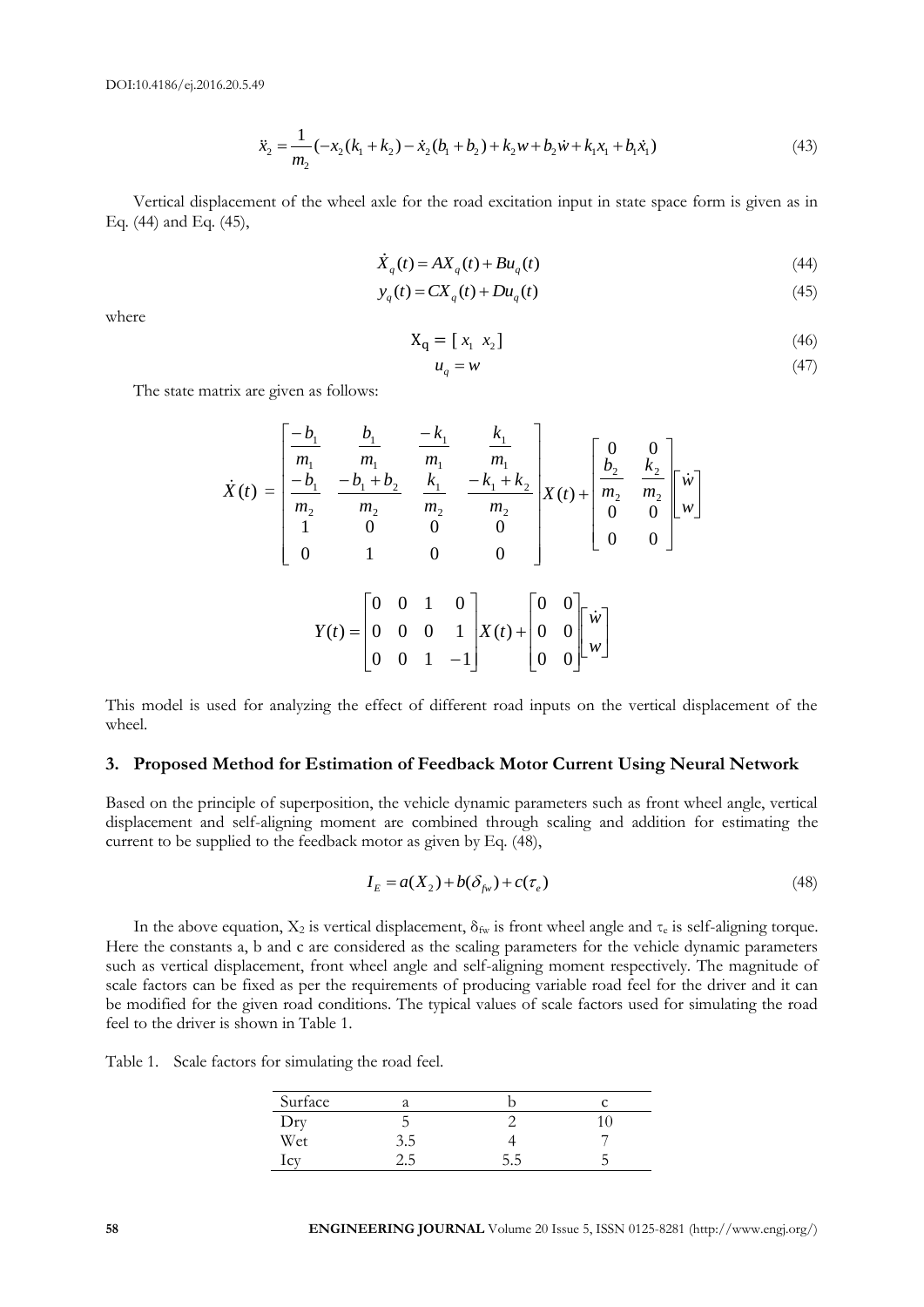The Eq. (48) provides a fixed magnitude of current to the feedback motor for the given scale factors and vehicle dynamic parameters such as vertical displacement, front wheel angle, self-aligning moment.

In the present work, a back propagation neural network is developed to provide the variable road feel to the driver for the changing road conditions and dynamic states of the vehicle. Proposed neural network uses the vertical displacement; front wheel angle and the aligning moment as inputs and provide the output as the current to be supplied to the feedback motor for generating the torque in the steering wheel as shown in Fig. 6.



Fig. 6. Proposed neural network based method for feedback torque estimation.

Feedback torque generated in the steering wheel for the given input current can be calculated using the following formula which is given in Eq. (49),

$$
T_{fb} = K_{wm} I_E \tag{49}
$$

where  $K_{wm}$  is the motor constant and  $T_{fb}$  is the feedback torque.

The target values for the motor current for training the neural network is obtained using the Eq. (48) for the given vertical displacement  $(X_2)$ , front wheel angle  $(\delta_{fw})$ , and self-aligning moment  $(\tau_e)$ .

#### **3.1. Architecture of Proposed Neural Network**

In the present work, three input and single-output feed forward back propagation neural network is used for estimating the current to be supplied to the feedback motor for producing the variable road feel to the driver. The architecture of the neural network is shown in Fig. 7 and it has three input parameters such as vertical displacement (X<sub>2</sub>), front wheel angle ( $\delta_{fw}$ ), and self-aligning moment (τ<sub>e</sub>).



Fig. 7. Schematic description of the proposed back propagation neural network.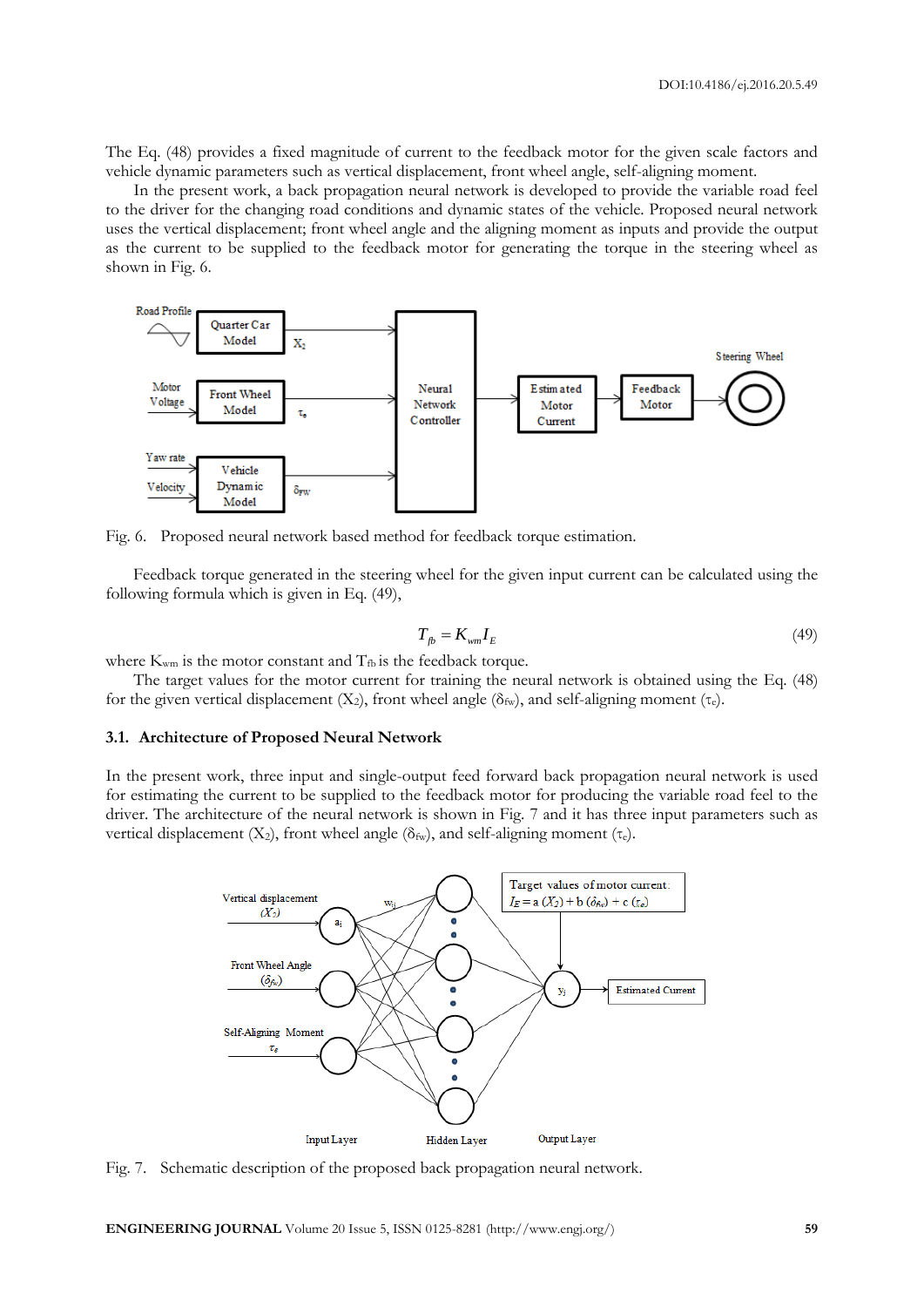A set of random connection weights are assumed for initiating the training for the proposed neural network. In input layer, a neuron acts as a buffer to distribute the input signals to the hidden layer. This is given as in Eq. (50),

$$
y_j = f(\sum_{i=1}^n w_{ji} a_i)
$$
 (50)

The network automatically adjusts its weights based on changes in the input-output pair. The adjustment of the weights is done by the back propagation of the error during training as given in Eq. (51),

$$
\Delta w_{ij} = \eta \delta_j a_i \tag{51}
$$

where  $\eta$  is learning rate and  $\delta_i$  is a factor which changes according to the input neuron or hidden neuron.

The network includes the input and target values in the training data set and tries to reduce the difference between the target and output values. The neural network learning index helps to minimize the errors between the actual output and desired output which is given in Eq. (52),

$$
J(t) = \frac{1}{2} (e(t))^2
$$
 (52)

where  $e(t)$  is known as an error.

Back propagation algorithm starts with the guess value which could have an impact on squared error value. In order to avoid a large error, neural network is trained for several times. A uniform MSE would ensure that the network is performing well for the unseen data. The sample values of input parameters of the neural network and target values of the motor current for training the proposed neural network is shown in Table 2 for different road profiles.

| Sample values of the input parameters of the neural network | <b>Target Points</b> |               |          |          |          |
|-------------------------------------------------------------|----------------------|---------------|----------|----------|----------|
| Vertical                                                    | Front Wheel          | Self-Aligning |          |          |          |
| $Displacement$ (cm)                                         | Angle(rad)           | $Moment(N-m)$ | Dry      | Wet      | Icy      |
|                                                             |                      |               |          |          |          |
| 1.363343                                                    | 0.010942             | 0.033585      | 1.240002 | 0.844863 | 0.719908 |
| 2.532708                                                    | 0.055673             | 0.155245      | 2.113576 | 1.64645  | 1.4988   |
| 3.553344                                                    | 0.133148             | 0.351294      | 2.644186 | 2.423075 | 2.352522 |
| 4.726248                                                    | 0.237658             | 0.610973      | 3.41954  | 3.345484 | 3.322173 |
| 5.92361                                                     | 0.362967             | 0.926046      | 4.364983 | 4.328295 | 4.316742 |
| 6.780761                                                    | 0.501766             | 1.283521      | 4.966396 | 5.140485 | 5.195274 |
| 7.348215                                                    | 0.645984             | 1.665985      | 5.488022 | 5.797076 | 5.894878 |
| 7.582341                                                    | 0.787988             | 2.054928      | 5.94675  | 6.256197 | 5.353909 |
| 7.347418                                                    | 0.92047              | 2.431081      | 6.120013 | 6.420451 | 5.515365 |
| 6.706671                                                    | 1.036038             | 2.773264      | 6.035915 | 6.310636 | 6.397475 |
| 5.387675                                                    | 1.128629             | 3.063515      | 5.047836 | 5.74885  | 5.971364 |
| 4.210251                                                    | 1.192937             | 3.285367      | 4.541124 | 5.214002 | 5.427245 |
| 3.051814                                                    | 1.225783             | 3.427793      | 4.127231 | 4.624005 | 4.779043 |
| 1.782725                                                    | 1.224509             | 3.480294      | 3.475469 | 3.893166 | 3.025318 |
| 0.465765                                                    | 1.187838             | 3.436794      | 2.620154 | 3.054748 | 2.191956 |
| $-0.00335$                                                  | 1.115683             | 3.294364      | 3.254588 | 2.64446  | 1.450896 |
| $-1.11132$                                                  | 1.010121             | 3.056544      | 2.573227 | 1.773501 | 1.520012 |

Table 2. Target values for different road surfaces.

#### **3.2. Network Parameters**

In the present work, neural network with tangent sigmoid transfer function is selected with a gradient descent learning function. The general parameters used for training the neural network are given in Table 3.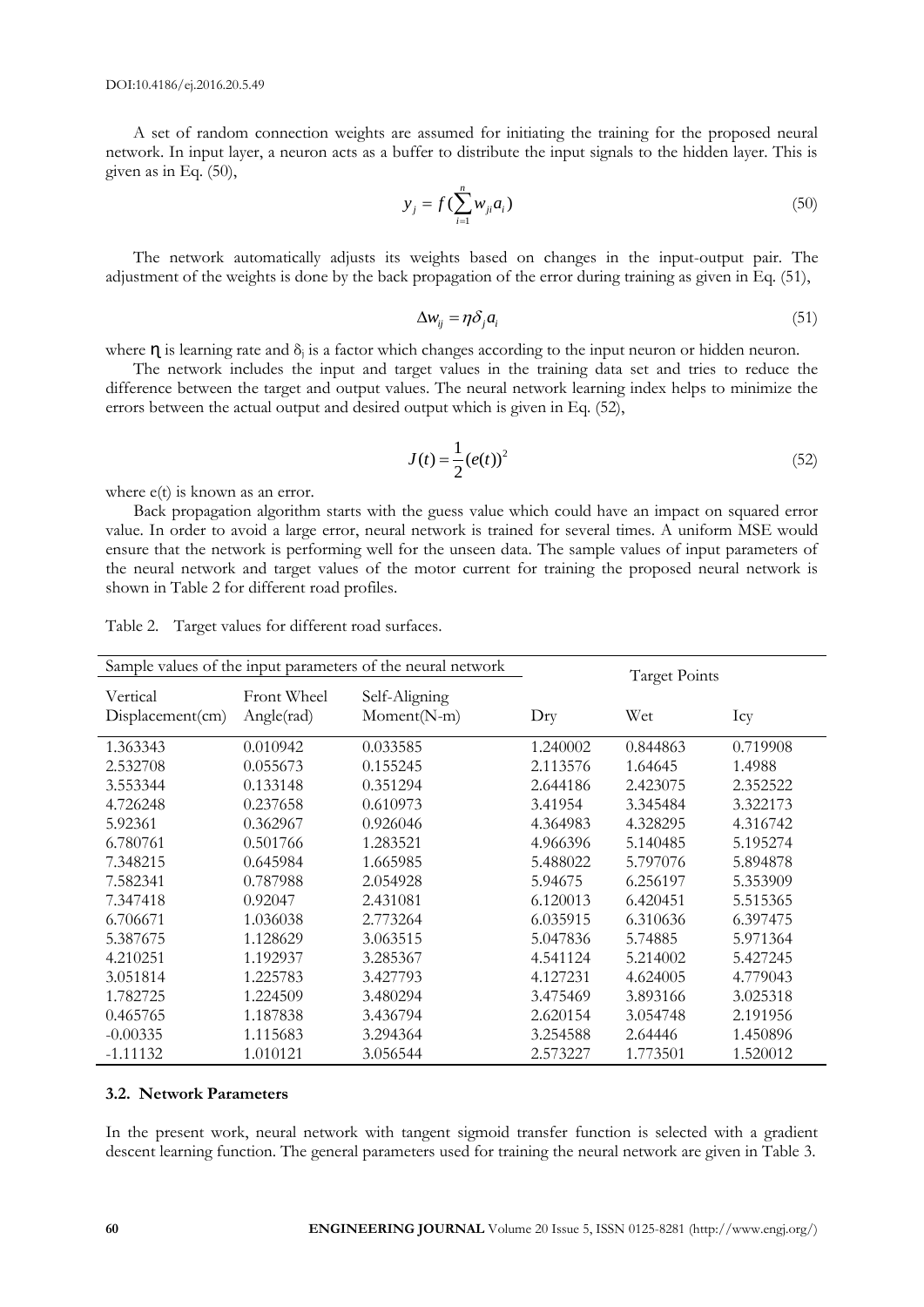| Parameter                  | Type                                                            |
|----------------------------|-----------------------------------------------------------------|
| Training Function          | Levenberg-Marquardt back propagation function                   |
| Adapting Learning Function | Gradient decent with momentum weight and bias learning function |
| Performance Function       | Mean squared error                                              |
| Number of Layers           |                                                                 |
| <b>Transfer Function</b>   | Tangent sigmoid function                                        |
| No of Hidden Layers        | 10                                                              |
| Learning Rate              | $100\%$                                                         |
| Sampling Time              | 0.001                                                           |

Table 3. Properties of the proposed neural network.

#### **4. Simulation Results and Discussion**

To validate the performance of the neural network method, a simulation study has been carried out for the sinusoidal steering angle driver input and road input. A simulation environment was constructed using the MATLAB / SIMULINK software for the implementation of the proposed method. Vertical displacement of the vehicle, front wheel angle and self-aligning moment of vehicle for the given sinusoidal steering angle input is simulated using the vehicle dynamic models derived in Section 2. The vehicle model parameters considered for the simulation is given in Table 4.

Table 4. Vehicle parameter values.

| Symbol                  | Magnitude    | Unit                    |
|-------------------------|--------------|-------------------------|
| $G_{\rm mr}$            | $7.367*10-3$ | $\mathbf M$             |
| $M_{\rm r}$             | 2.000        | Kg                      |
| $C_{tr}$                | $6.72*10-5$  | rad/Nm                  |
| $B_{\rm tr}$            | 40.000       | Nm s/rad                |
| $J_{wm}$                | $9.8*10-4$   | $\text{Kg} \text{ m}^2$ |
| $B_{wm}$                | $5.7*10-4$   | N/(m/s)                 |
| $C_{\rm{wm}}$           | $1.29*10-3$  | Nm rad/s                |
| m <sub>1</sub>          | 466.50       | Kg                      |
| m <sub>2</sub>          | 49.80        | $\rm Kg$                |
| $k_1$                   | 5700         | N/m                     |
| $k_2$                   | 15000        | N/m                     |
| $b_1$                   | 290          | N/(m/s)                 |
| b <sub>2</sub>          | 1400         | N/(m/s)                 |
| $G_{r}$                 | 0.49         |                         |
| $K_{\rm w m}$           | 2.00         | $Amp/N-m$               |
| $R_{\rm wa}$            | 0.21         | Ohm                     |
| $L_{\rm wa}$            | $0.52*10-3$  | Henry                   |
| $B_r$                   | 90           | Nm s/rad                |
| $B_t$                   | 40           | Nm s/rad                |
| $K_{tr}$                | 2.00         | Amp/N-m                 |
| $C_{\alpha,f}$          | 165000       | N/rad                   |
| $C_{\alpha,r}$          | 165000       | N/rad                   |
| $I_{z}$                 | 1808         | Kg.m <sup>2</sup>       |
| m                       | 1300         | Kg                      |
| $l_{\rm f}$             | 1.22         | m                       |
| $\mathbf{l}_\mathrm{r}$ | 1.22         | m                       |
| $J_t$                   | 1.8          | Kg.m <sup>2</sup>       |
| $C_f$                   | 165000       | N/rad                   |
| $\rm V$                 | 10           | m/s                     |
| $t_{p}$                 | 0.035        |                         |
| $t_{\rm m}$             | 0.035        |                         |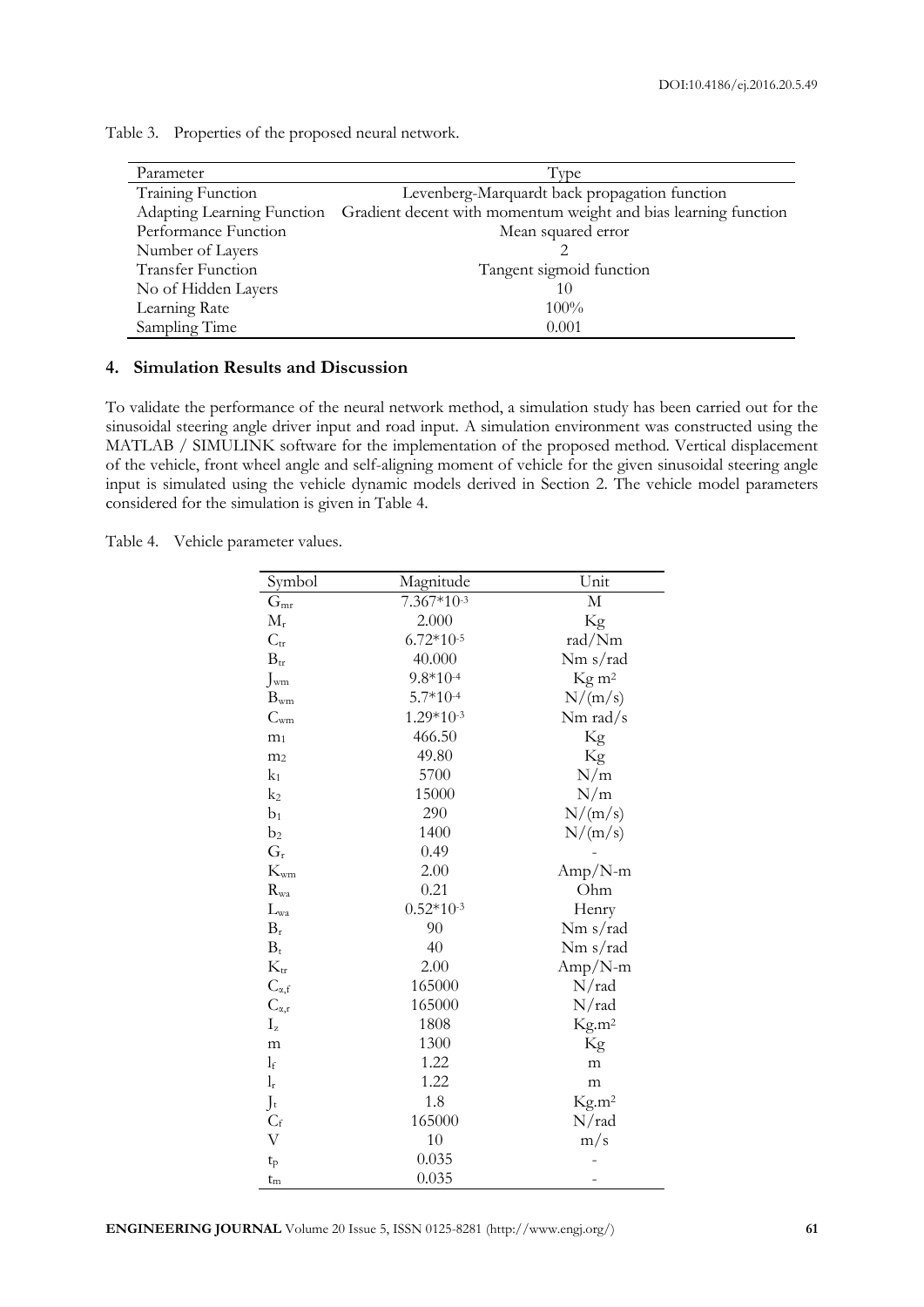Three different road profiles have been considered for the simulation and it is shown in Fig. 8. The parameters used for the road profile simulation using the quarter car model are shown in Table. 5.



|  |  | Fig. 8. Simulated road profiles. |  |  |
|--|--|----------------------------------|--|--|
|--|--|----------------------------------|--|--|

Table 5. Model parameter values for simulating sinusoidal road surfaces using quarter car model.

| Types of surfaces | Vertical stiffness $(k_2)$ $(N/m)$ | Amplitude of sine wave road profile (w) (cm) |
|-------------------|------------------------------------|----------------------------------------------|
| Dry               | 15000                              | 0.9                                          |
| Snow              | 8000                               | 0.5                                          |
| 1 <sub>cv</sub>   | 3000                               |                                              |

The simulation of vehicle dynamic models and training results of proposed neural method for different road surfaces such as dry, wet and icy are presented and discussed in the subsequent sections.

#### **4.1. Simulated Vehicle Dynamic Parameters**

The input parameters of the neural network model such as vertical displacement, front wheel angle and self-aligning moment are simulated using the vehicle dynamic models for the sinusoidal steering angle driver input and sinusoidal dry road surface. The steering wheel angle which is given by the driver and the front wheel angle are shown in Fig. 9.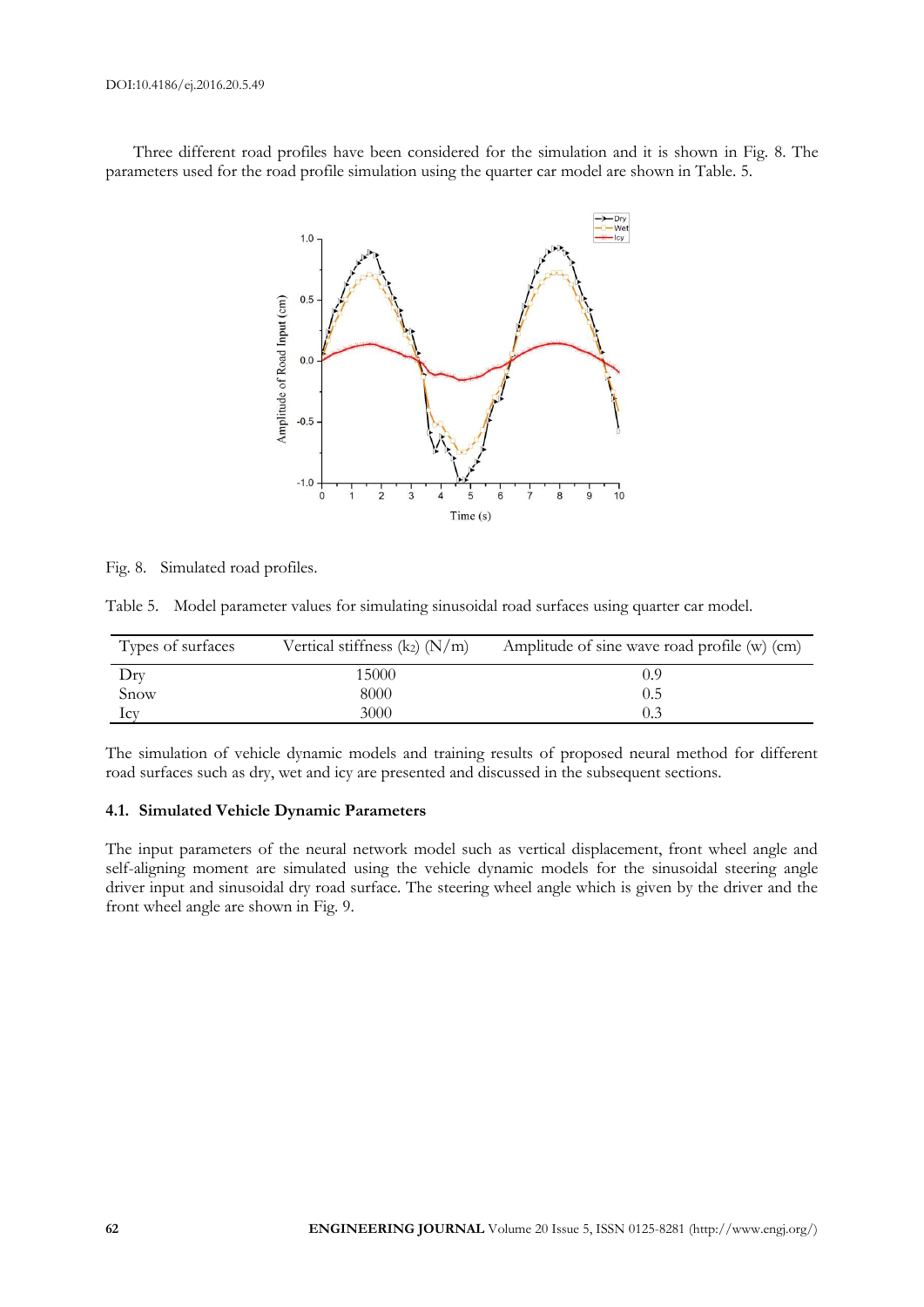

(a) Steering wheel angle and front wheel angle.



(c) Self-aligning moment.

Fig. 9. Simulated values of vehicle dynamic parameters.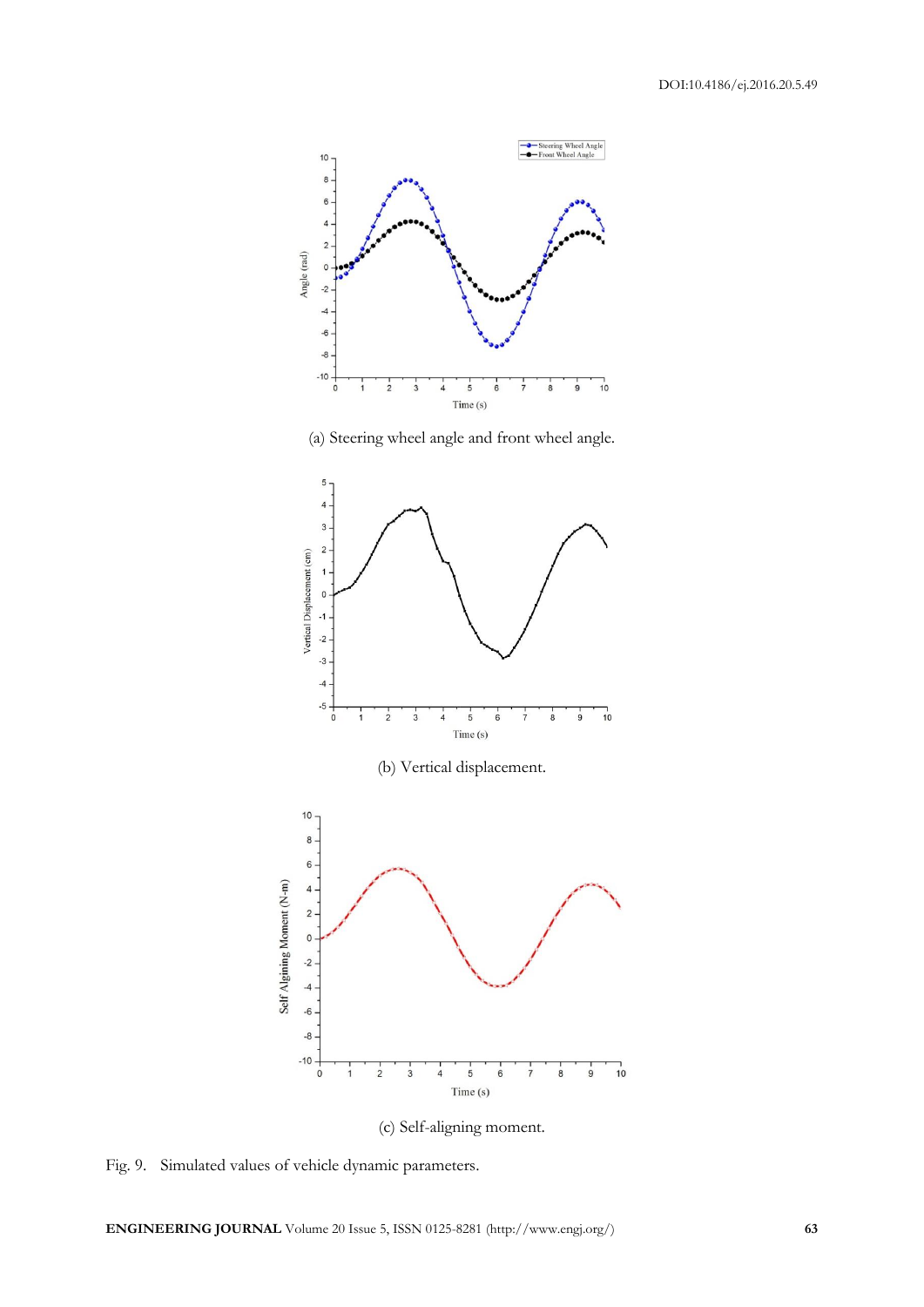It can be seen that the front wheel angle follows sinusoidal path due to the sinusoidal driver input which shows the directional stability and maneuvering of the vehicle. It is also noted that vertical displacement follows the shape of the dry road profile input.

#### **4.2. Estimated Motor Current Using the Proposed Neural Network**

Proposed neural network is trained to produce the current values to be supplied to the feedback motor in the steering wheel for the given vehicle dynamic parameters. Table 6 shows the sample values of the estimated motor current using the neural network for the different road surfaces. It can be noticed that there is a variation in the magnitude of the motor current for the different road surfaces for the given vehicle dynamic parameters.

| Sample values of the input parameters of the neural network |             | Estimated Current values using the neural |                                           |          |          |
|-------------------------------------------------------------|-------------|-------------------------------------------|-------------------------------------------|----------|----------|
| Vertical                                                    | Front Wheel | Self-Aligning                             | network for different road surfaces(Amps) |          |          |
| Displacement(cm)                                            | Angle(rad)  | Moment(N-m)                               | $_{\rm{Dry}}$                             | Wet      | Icy      |
| 1.363343                                                    | 0.010942    | 0.033585                                  | 1.239795                                  | 0.844722 | 0.719788 |
| 2.532708                                                    | 0.055673    | 0.155245                                  | 2.113224                                  | 1.646176 | 1.49855  |
| 3.553344                                                    | 0.133148    | 0.351294                                  | 2.643745                                  | 2.422671 | 2.35213  |
| 4.726248                                                    | 0.237658    | 0.610973                                  | 3.41897                                   | 3.344927 | 2.321619 |
| 5.92361                                                     | 0.362967    | 0.926046                                  | 4.364256                                  | 4.327574 | 3.316023 |
| 6.780761                                                    | 0.501766    | 1.283521                                  | 4.965569                                  | 5.139628 | 4.194408 |
| 7.348215                                                    | 0.645984    | 1.665985                                  | 5.487107                                  | 5.79611  | 4.893895 |
| 7.582341                                                    | 0.787988    | 2.054928                                  | 5.945759                                  | 6.255154 | 5.35285  |
| 7.347418                                                    | 0.92047     | 2.431081                                  | 6.118993                                  | 6.419381 | 5.514279 |
| 6.706671                                                    | 1.036038    | 2.773264                                  | 6.03490                                   | 6.309584 | 5.396409 |
| 5.387675                                                    | 1.128629    | 3.063515                                  | 5.046994                                  | 5.747892 | 4.970369 |
| 4.210251                                                    | 1.192937    | 3.285367                                  | 4.540367                                  | 5.213133 | 4.426341 |
| 3.051814                                                    | 1.225783    | 3.427793                                  | 4.126543                                  | 4.623234 | 3.778246 |
| 1.782725                                                    | 1.224509    | 3.480294                                  | 3.47489                                   | 3.892517 | 3.024648 |
| 0.465765                                                    | 1.187838    | 3.436794                                  | 2.619718                                  | 3.054239 | 2.191424 |
| $-0.00335$                                                  | 1.115683    | 3.294364                                  | 3.254045                                  | 2.644019 | 1.450488 |
| $-1.11132$                                                  | 1.010121    | 3.056544                                  | 2.572799                                  | 1.773205 | 1.519758 |

|  |  |  | Table 6. Sample values of input and output parameters of the neural network. |  |  |
|--|--|--|------------------------------------------------------------------------------|--|--|
|--|--|--|------------------------------------------------------------------------------|--|--|

Figure 10 shows the estimated current using the proposed neural network method and target values supplied to the network using vehicle dynamic model for the dry road profile.



Fig. 10. Training and validation results of neural network model for the dry road surface.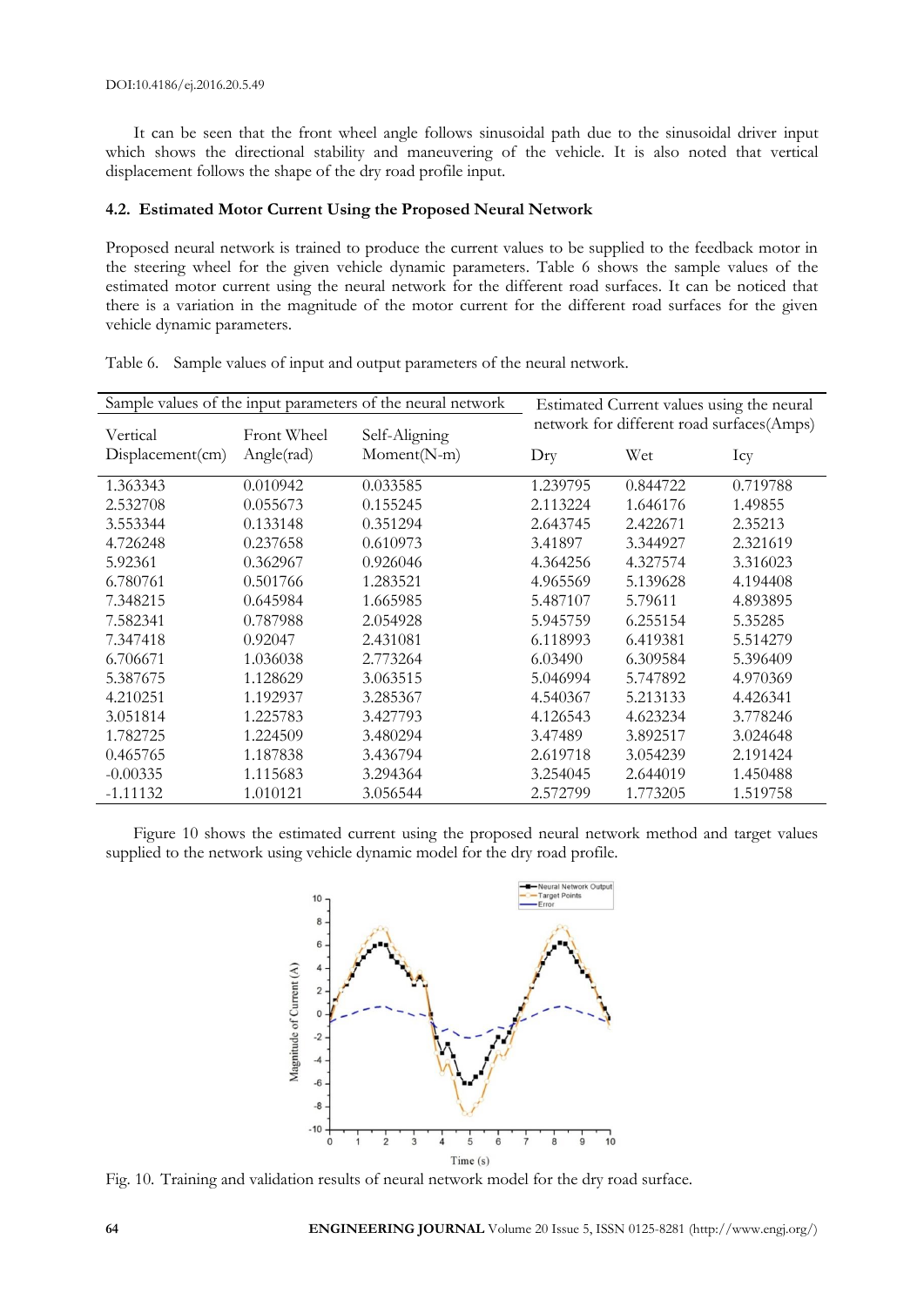It can be observed that the proposed neural method is able to produce the motor current with a smaller difference in the magnitude of 1 Amps at the peak points, and it follows the general trend of the given dry road profile and the target values of motor current. The mean squared error of between the target value and output of the neural network is found to be in the order of 3 x 10-3 Amps.

#### **4.3. Estimated Feedback Torque for Road Profiles**

The estimated current of the proposed method is supplied to the feedback motor in the steering wheel for producing the variable feedback torque. Based on the motor constant value, the feedback torque produced by the motor was calculated for the various road profiles and it is shown in Fig. 11.



Fig. 11. Effect of road surface on feedback torque in the steering wheel.

From the graph it is clear that the varying magnitude of feedback torque is produced for the different road conditions. From the above simulation results, it is proved that the proposed neural network method provides a flexibility of producing the varying feedback torque based on the different road inputs.

#### **5. Conclusions**

Generating the road feel is an important criterion in steer-by-wire vehicle systems. This paper proposed a neural network based methodology for generating the road feel to the driver based on the vehicle dynamic parameters such as, vertical displacement, front wheel angle and self aligning moment. Based on the principle of superpoistion, a multi linear model of the vehicle dynamic parameters is assumed for generating the motor current values to be supplied to the feedback motor in the steering wheel and it is furhter used for training the neural network to produce the variable road feel to the driver. Performance of the proposed neural network method was tested for different sinusoidal road profiles and sinusoidal steering angle driver input. Simulation results confirm that the estimated current using the neural network follows the general trend of the input road profile with a mean squared error of 3 x 10-3 Amps. Also it was noted that its magnitude varies for the diffrent road surfaces significantly. It proves that the proposed method has an advantage of producing the road feel to the driver for the changing the road profiles adaptively. The proposed method used simple measurable quantities such as front wheel angle and vertical displacement of the front axle for generating the road feel, hene it can be implemented with the suitable instrumentations in the steer by wire vehciles.

#### **6. References**

[1] Y. Shengbing, D. Chunan, J. Xuewu, and C. Kuiyuan, "Research on road feeling control strategy of steer-by-wire," SAE Tech Pap, 2007-01-3652, 2007.